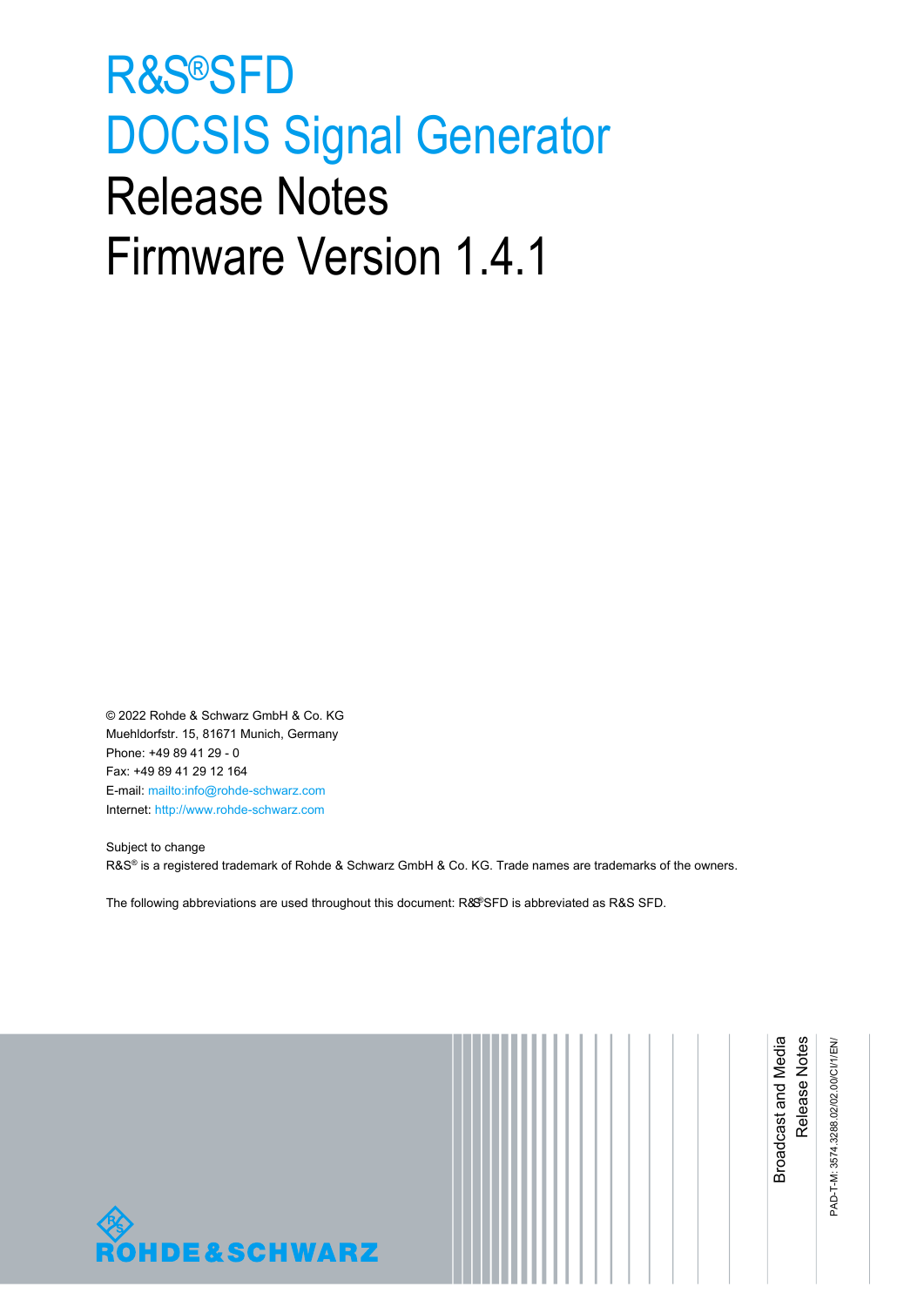## **Contents**

| $\mathbf 1$  | Information on the Current Version and History 3 |
|--------------|--------------------------------------------------|
| 1.1          |                                                  |
| $1.2$        |                                                  |
| 1.3          |                                                  |
| 1.4          |                                                  |
| 1.5          |                                                  |
| 1.6          |                                                  |
| 1.7          |                                                  |
| 1.8          |                                                  |
| $\mathbf{2}$ |                                                  |
| 2.1          |                                                  |
| 2.2          |                                                  |
| $\mathbf{3}$ |                                                  |
| 3.1          |                                                  |
| 4            |                                                  |
| 4.1          |                                                  |
| 4.2          |                                                  |
| 5            |                                                  |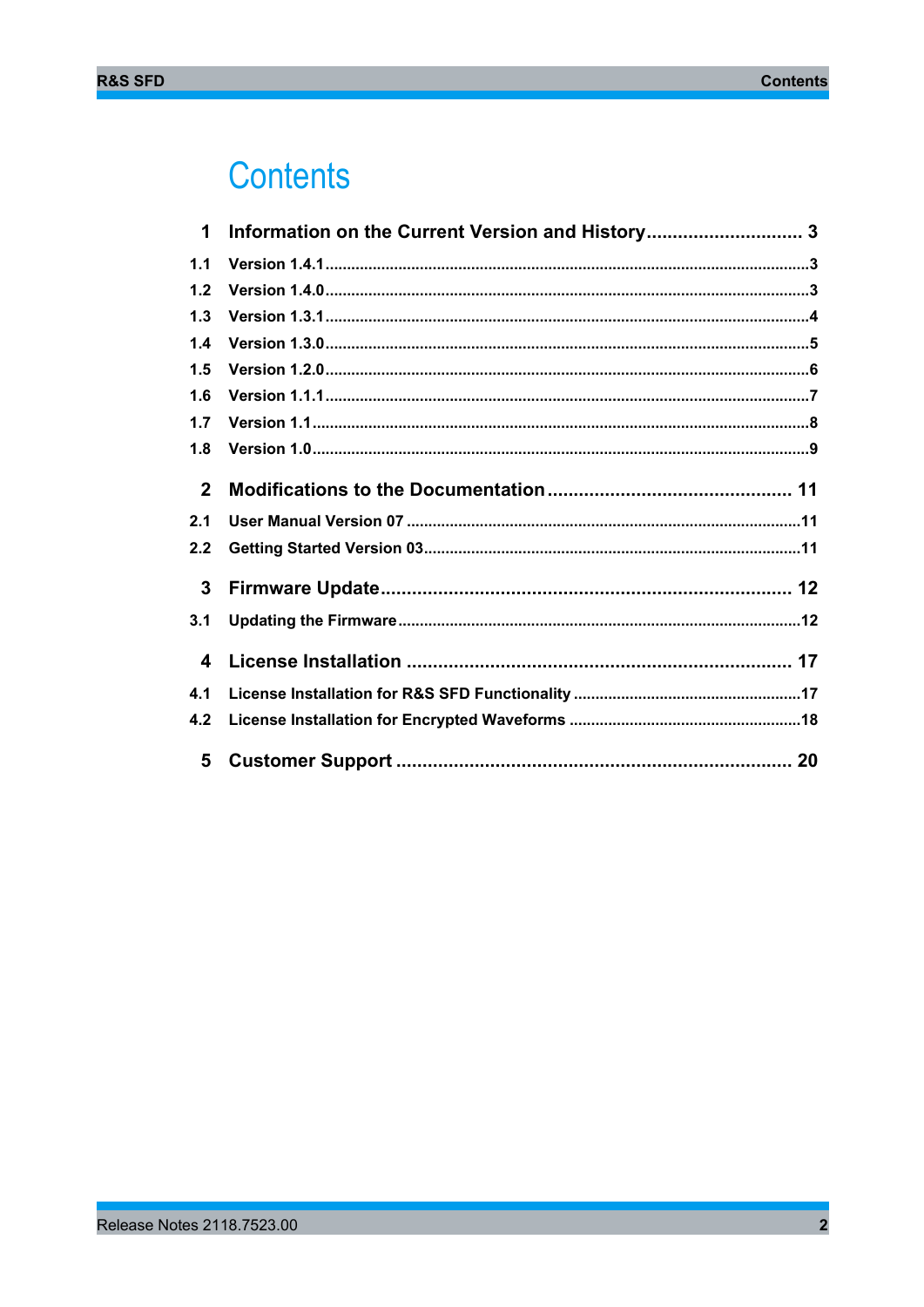## <span id="page-2-0"></span>1 Information on the Current Version and **History**

## <span id="page-2-1"></span>**1.1 Version 1.4.1**

#### **Firmware Package Contents**

• Software Version (svn) 83172

#### **New Functionality**

• Undocumented K202 carrier level control capabilities add to SCPI.

#### **Known Issues**

- The SFD may not respond to its name, (i.e. rssfd-101553.local), but the user can still access it using the IP address.
- Upstream DOCSIS 3.1 bandwidth request burst type do not playout correctly in periodic mode, the simulated load carriers disappear.
- File upload using SCPI can erase a file by renaming it.
- It is recommended to use Firefox or Chrome to browse the Web GUI.
- Some browser extensions or add-ons, such as Adblock, can cause performance decreases when using the Web GUI. If the Web GUI becomes very slow or unresponsive, try disabling the extension or white-listing the URL used to connect to the SFD.

### <span id="page-2-2"></span>**1.2 Version 1.4.0**

#### **Firmware Package Contents**

• Software Version (svn) 83124

#### **New Functionality**

Extended SCQAM Spectrum mode added (requires license).

#### **Fixed Issues**

- UCD message generated on upstream pilot carrier now properly generated when advanced minislot configuration file is used to describe the minislot profiles.
- Custom user reference value is properly saved when external reference is plugged in.

#### **Known Issues**

• The SFD may not respond to its name, (i.e. rssfd-101553.local), but the user can still access it using the IP address.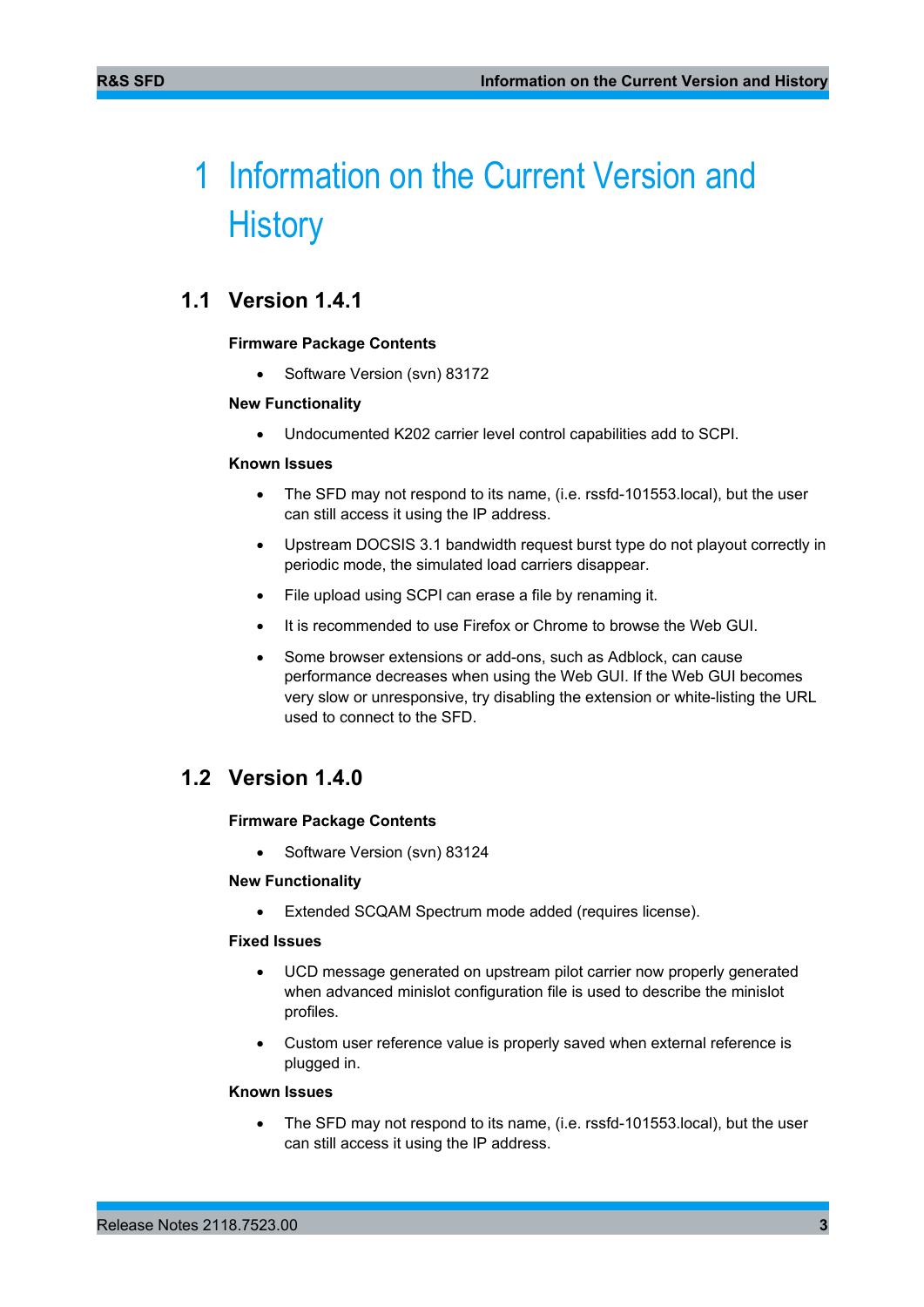- Upstream DOCSIS 3.1 bandwidth request burst type do not playout correctly in periodic mode, the simulated load carriers disappear.
- File upload using SCPI can erase a file by renaming it.
- It is recommended to use Firefox or Chrome to browse the Web GUI.
- Some browser extensions or add-ons, such as Adblock, can cause performance decreases when using the Web GUI. If the Web GUI becomes very slow or unresponsive, try disabling the extension or white-listing the URL used to connect to the SFD.

### <span id="page-3-0"></span>**1.3 Version 1.3.1**

#### **Firmware Package Contents**

Software Version (svn) 82401

#### **Fixed Issues**

- Improved support for ranging DOCSIS 3.1 cable modems in conjunction with a DSA (Firmware v2.2.1 required).
- Improved support for SFD Static Upstream Analysis when used with a DSA (Firmware v2.2.1 required).
- Applying an external 10MHz reference no longer displays a warning in the Alarm log due to the momentary internal reference changeover.
- SCPI command execution time is now improved to initial SFD performance level.
- There is no longer an offset in the AWGN waveform compared to that of the channel it is tied to.

- The SFD may not respond to its name, (i.e. rssfd-101553.local), but the user can still access it using the IP address.
- Upstream DOCSIS 3.1 bandwidth request burst type do not playout correctly in periodic mode, the simulated load carriers disappear.
- File upload using SCPI can erase a file by renaming it.
- It is recommended to use Firefox or Chrome to browse the Web GUI.
- Some browser extensions or add-ons, such as Adblock, can cause performance decreases when using the Web GUI. If the Web GUI becomes very slow or unresponsive, try disabling the extension or white-listing the URL used to connect to the SFD.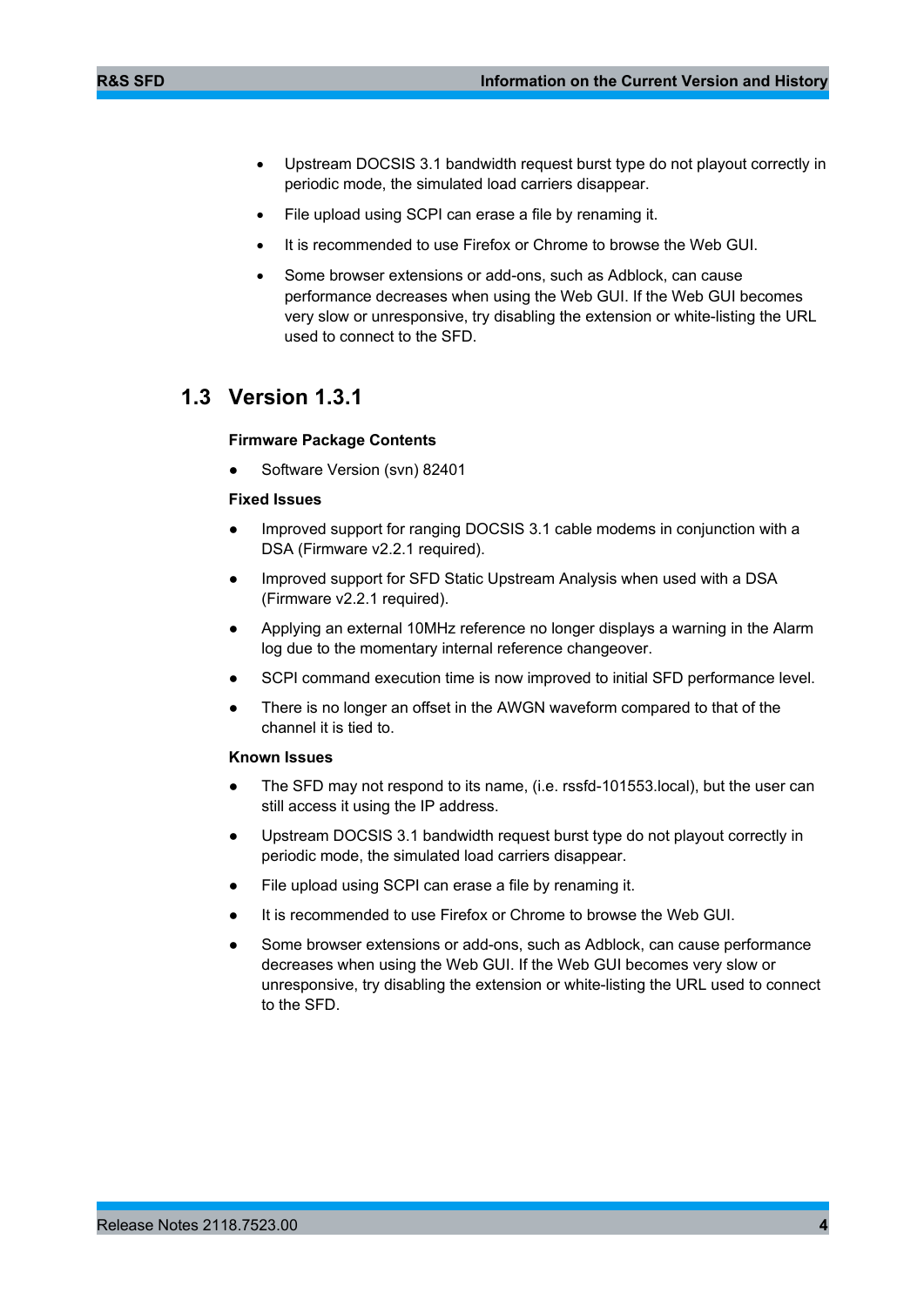## <span id="page-4-0"></span>**1.4 Version 1.3.0**

#### **Firmware Package Contents**

Software Version (svn) 81428

#### **New Functionality**

- Support for ranging DOCSIS 3.1 cable modems in conjunction with a DSA (Firmware v2.1.3 required).
- Support for SFD Static Upstream Analysis when used with a DSA (Firmware v2.1.3 required).

- Applying an external 10MHz reference may display a warning in the Alarm log due to the momentary internal reference changeover, the message can be ignored.
- The SFD may not respond to its name, (i.e. rssfd-101553.local), but the user can still access it using the IP address.
- There is a slight offset in the AWGN waveform compared to that of the channel it is tied to the amount can be up to 3 MHz.
- Upstream DOCSIS 3.1 bandwidth request burst type do not playout correctly in periodic mode, the simulated load carriers disappear.
- File upload using SCPI can erase a file by renaming it.
- It is recommended to use Firefox or Chrome to browse the Web GUI.
- Some browser extensions or add-ons, such as Adblock, can cause performance decreases when using the Web GUI. If the Web GUI becomes very slow or unresponsive, try disabling the extension or white-listing the URL used to connect to the SFD.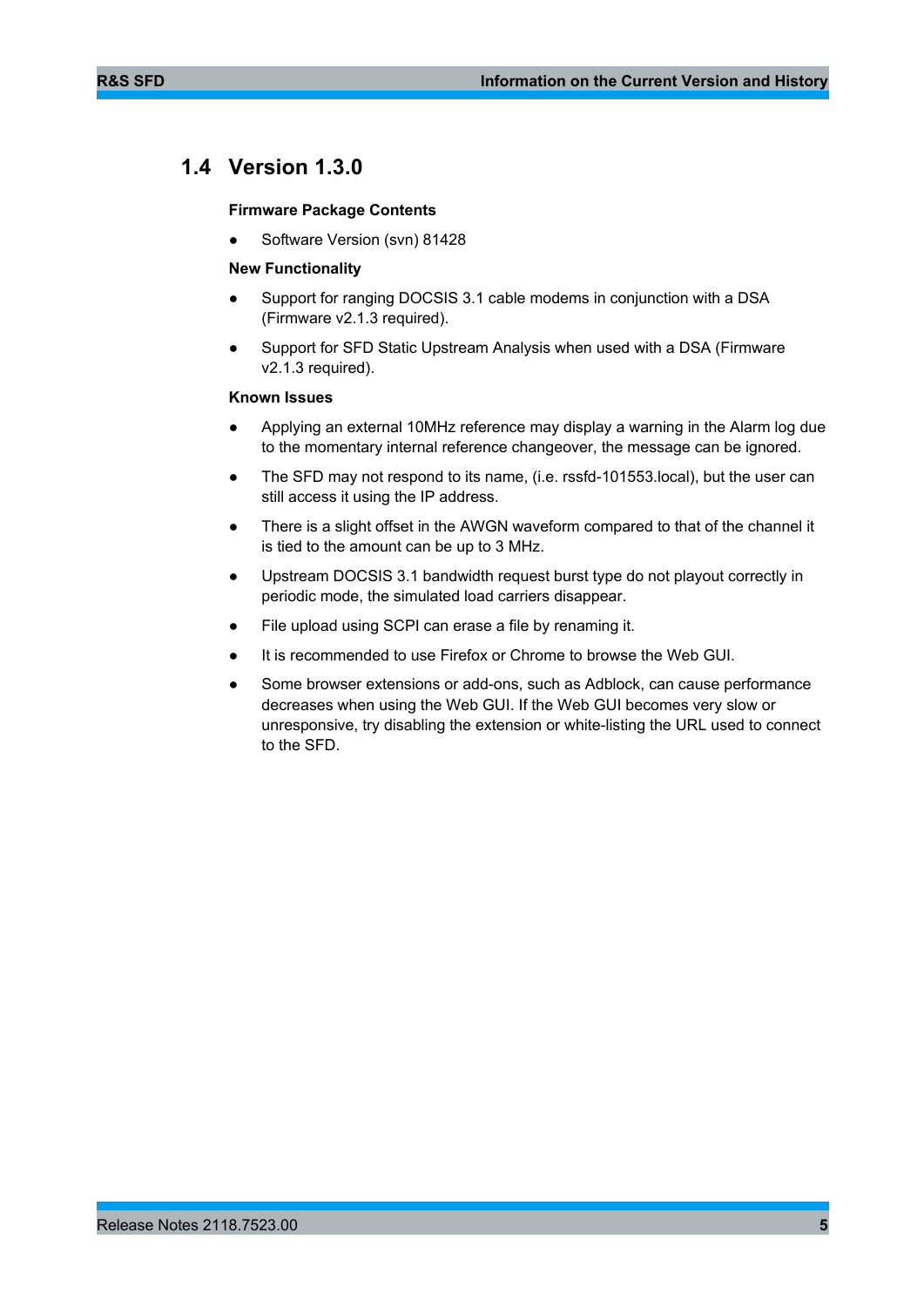## <span id="page-5-0"></span>**1.5 Version 1.2.0**

#### **Firmware Package Contents**

Software Version (svn) 81205

#### **New Functionality**

- Support for ranging DOCSIS 3.0 cable modems in conjunction with a DSA.
- Custom ARB support added for OFDMA playout.

#### **Fixed Issues**

- FSW Compatibility mode control now works properly.
- Fan warning speed threshold lowered to prevent false positive warnings.
- Encompassed spectrum for upstream DOCSIS 3.1 is now properly displayed.

- The SFD may not respond to its name, (i.e. rssfd-101553.local), but the user can still access it using the IP address.
- There is a slight offset in the AWGN waveform compared to that of the channel it is tied to the amount can be up to 3 MHz.
- Upstream DOCSIS 3.1 bandwidth request burst type do not playout correctly in periodic mode, the simulated load carriers disappear.
- File upload using SCPI can erase a file by renaming it.
- It is recommended to use Firefox or Chrome to browse the Web GUI.
- Some browser extensions or add-ons, such as Adblock, can cause performance decreases when using the Web GUI. If the Web GUI becomes very slow or unresponsive, try disabling the extension or white-listing the URL used to connect to the SFD.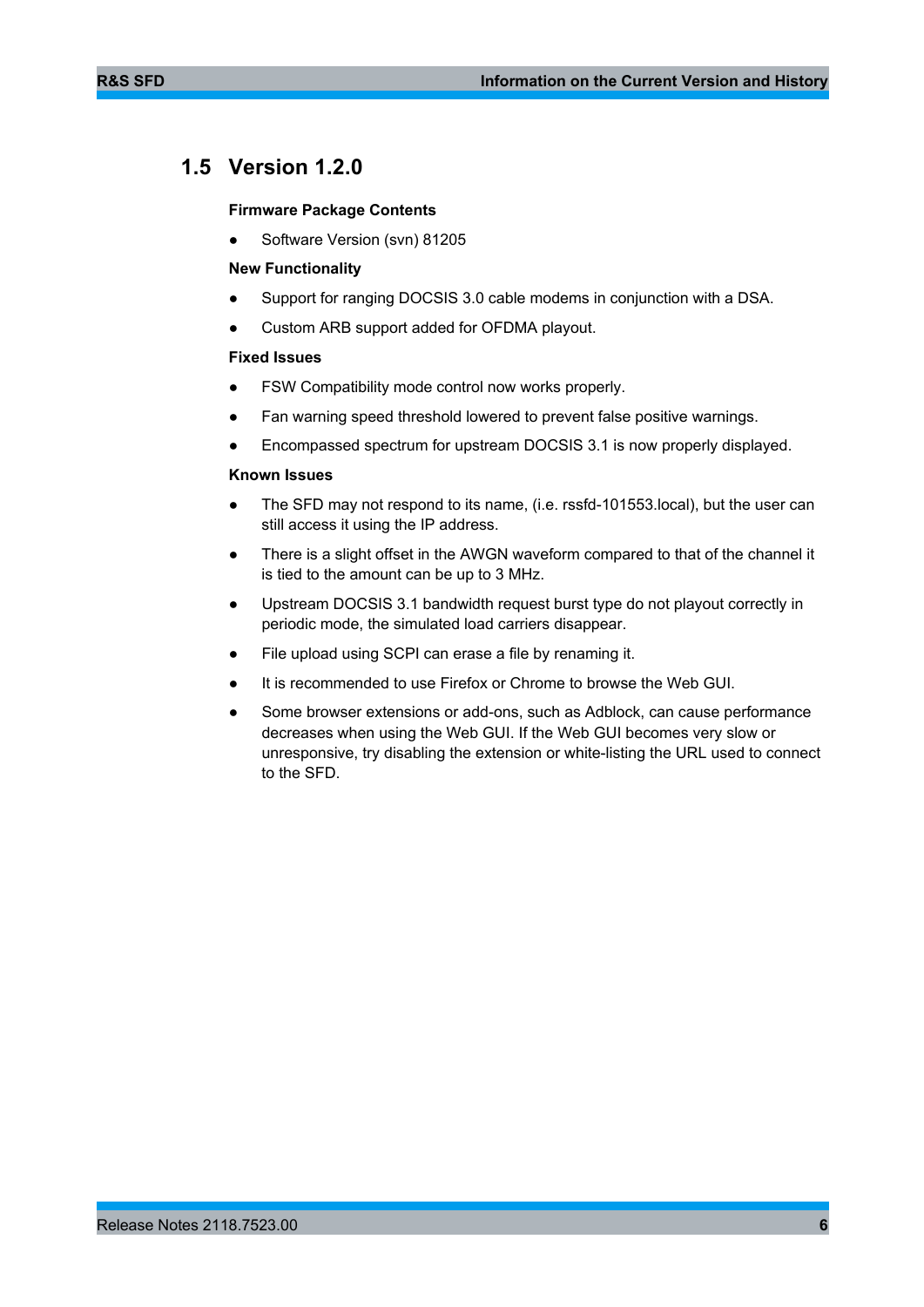## <span id="page-6-0"></span>**1.6 Version 1.1.1**

#### **Firmware Package Contents**

Software Version (svn) 79801

#### **Modified Functionality**

About page updated with current information.

#### **Fixed Issues**

Messages inserted into PLC no longer disappear after longer time periods.

- The SFD may not respond to its name, (i.e. rssfd-101553.local), but the user can still access it using the IP address.
- There is a slight offset in the AWGN waveform compared to that of the channel it is tied to the amount can be up to 3 MHz.
- Encompassed spectrum is not populating correctly for upstream DOCSIS 3.1, the settings entered are used for the channel.
- Upstream DOCSIS 3.1 bandwidth request burst type do not playout correctly in periodic mode, the simulated load carriers disappear.
- File upload using SCPI can erase a file by renaming it.
- It is recommended to use Firefox or Chrome to browse the Web GUI.
- Some browser extensions or add-ons, such as Adblock, can cause performance decreases when using the Web GUI. If the Web GUI becomes very slow or unresponsive, try disabling the extension or white-listing the URL used to connect to the SFD.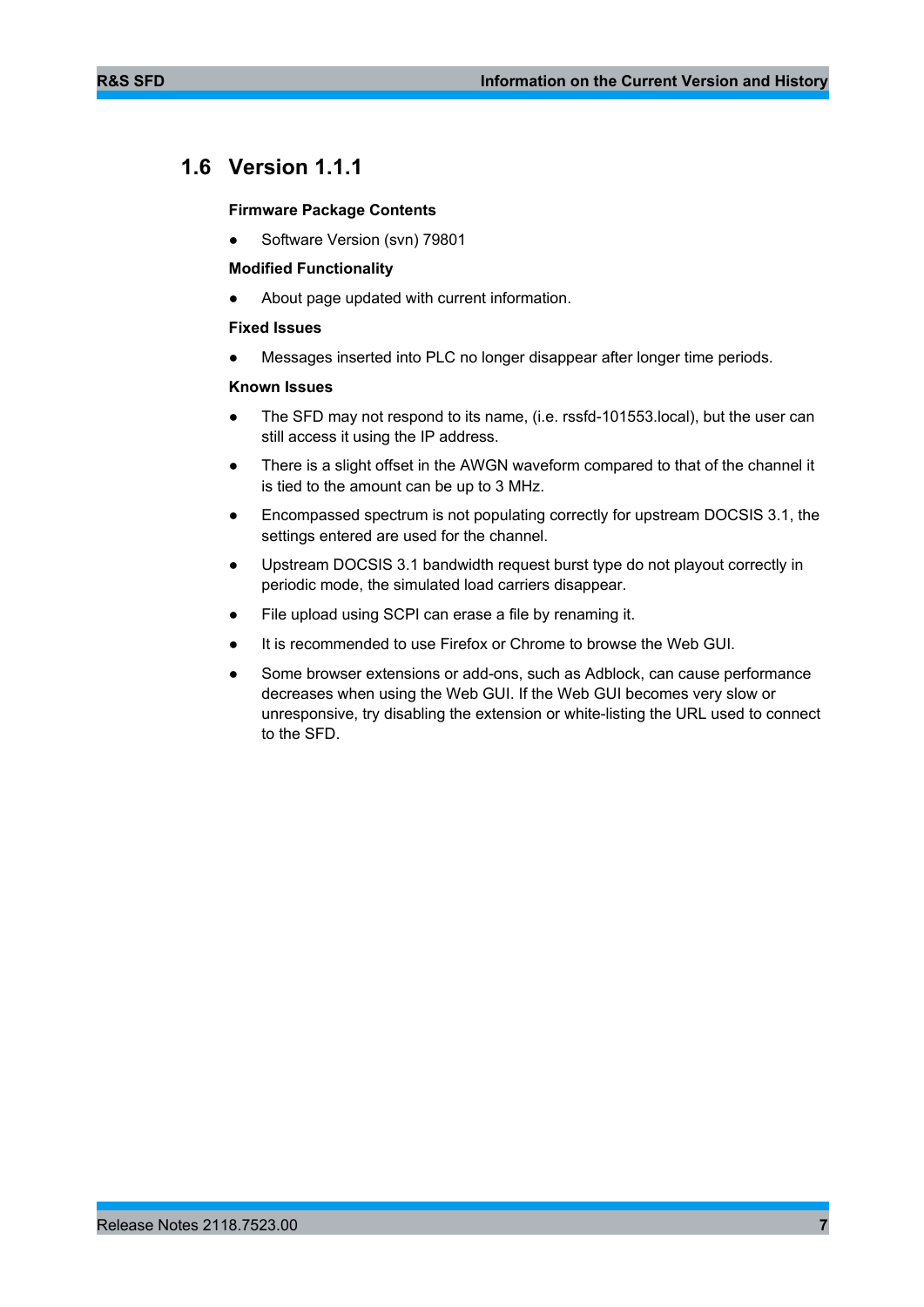## <span id="page-7-0"></span>**1.7 Version 1.1**

#### **Firmware Package Contents**

Software Version (svn) 78496

#### **New Functionality**

- Phase noise impairment functionality added.
- AM hum impairment functionality added.

#### **Modified Functionality**

Upstream burst sources are now filtered for the selected burst type.

#### **Fixed Issues**

- When changing the data source in upstream D3.1 and D3.0, playout options now update to valid selections.
- Upstream DOCSIS 3.1 ranging bursts now have functioning power control.
- The downstream DOCSIS 3.0 symbol rate now updates to current value without being displayed as an incorrect dirty field.
- ATDMA and SCDMA preamble patterns are now bitwise flipped as required by DOCSIS specification.
- SCPI bug fix that caused parameters to be improperly reported after successive requests for invalid configurations.

- The SFD may not respond to its name, (i.e. rssfd-101553.local), but the user can still access it using the IP address.
- There is a slight offset in the AWGN waveform compared to that of the channel it is tied to the amount can be up to 3 MHz.
- Encompassed spectrum is not populating correctly for upstream DOCSIS 3.1, the settings entered are used for the channel.
- Upstream DOCSIS 3.1 bandwidth request burst type do not playout correctly in periodic mode, the simulated load carriers disappear.
- File upload using SCPI can erase a file by renaming it.
- It is recommended to use Firefox or Chrome to browse the Web GUI.
- Some browser extensions or add-ons, such as Adblock, can cause performance decreases when using the Web GUI. If the Web GUI becomes very slow or unresponsive, try disabling the extension or white-listing the URL used to connect to the SFD.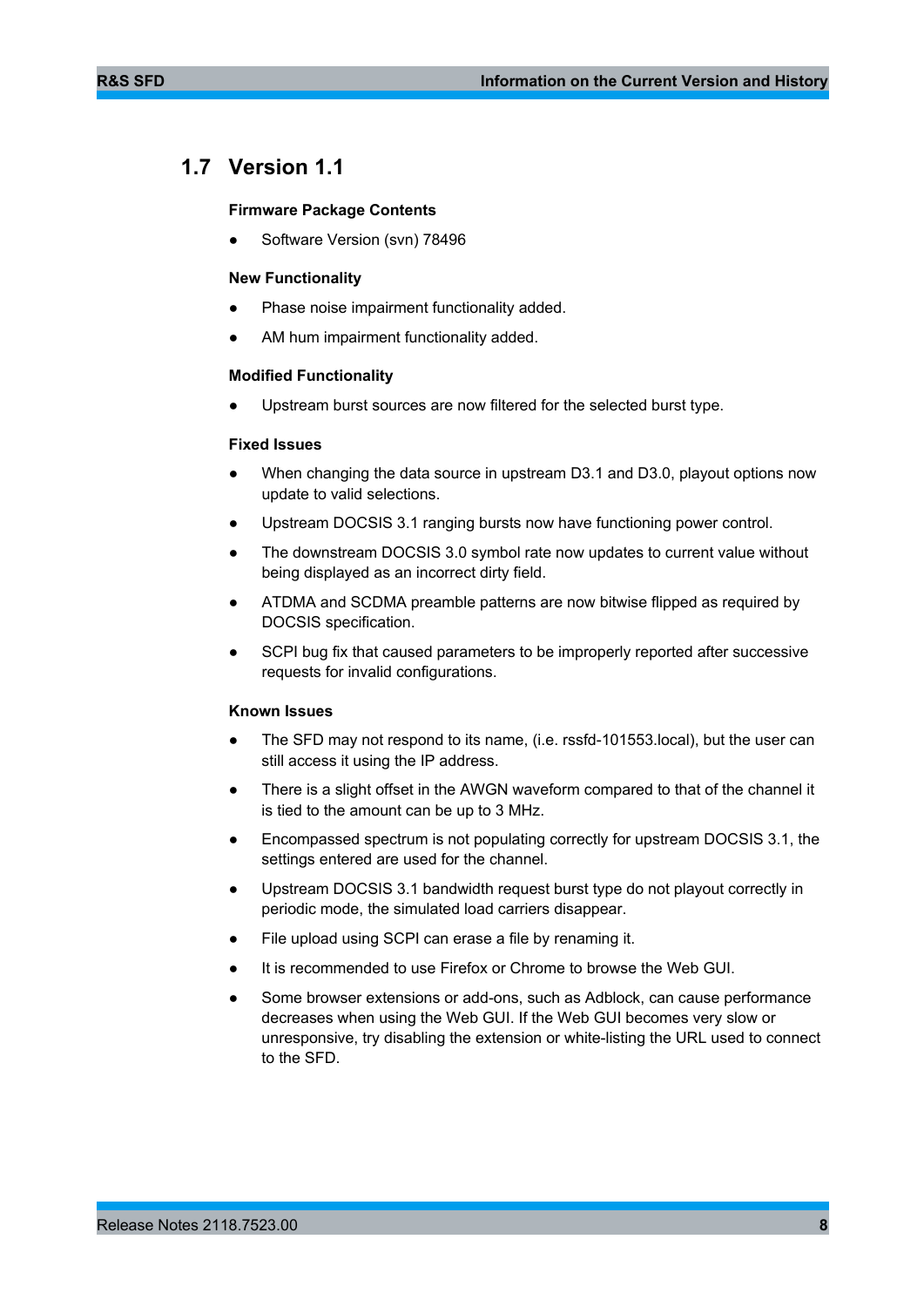## <span id="page-8-0"></span>**1.8 Version 1.0**

#### **Firmware Package Contents**

Software Version (svn) 78065

#### **Existing Functionality**

- Web GUI support.
- Option licensing support.
- SNMP and SCPI is supported.
- Single real-time modulated channel generation of:
- US ATDMA, SCDMA or OFDMA.
- DS DOCSIS 3.1 J83 Annex A, B or C.
- ARB Waveform (DS or US).
- Support for SFP+ (1 or 10 Gbps) as a channel source.
- Inclusion of the R&S PIAS daemon to allow software updates.
- RF Impairments supported:
- BER.
- AWGN.
- DOCSIS 3.1 PLC Timesync The ability to insert a DOCSIS timestamp into the PLC upon receiving a trigger has been added.
- FSW Mode This feature inserts the DPD messages for all Profiles into the PLC.
- Packet Flow Indicator The SFD will report the instantaneous data rate of each channel with a set source port.

- The SFD may not respond to its name, (i.e. rssfd-101553.local), but the user can still access it using the IP address.
- There is a slight offset in the AWGN waveform compared to that of the channel it is tied to, the amount can be up to 3 MHz.
- When changing the data source in upstream D3.1 the playout options do not update properly to reflect the new possible choices. Clicking on the box forces the update.
- Encompassed spectrum is not populating correctly for upstream DOCSIS 3.1, the settings entered are used for the channel.
- Upstream DOCSIS 3.1 ranging burst types have incorrect power control making the ranging section of the channel higher power than the surrounding carriers.
- Upstream DOCSIS 3.1 bandwidth request burst type do not playout correctly in periodic mode, the simulated load carriers disappear.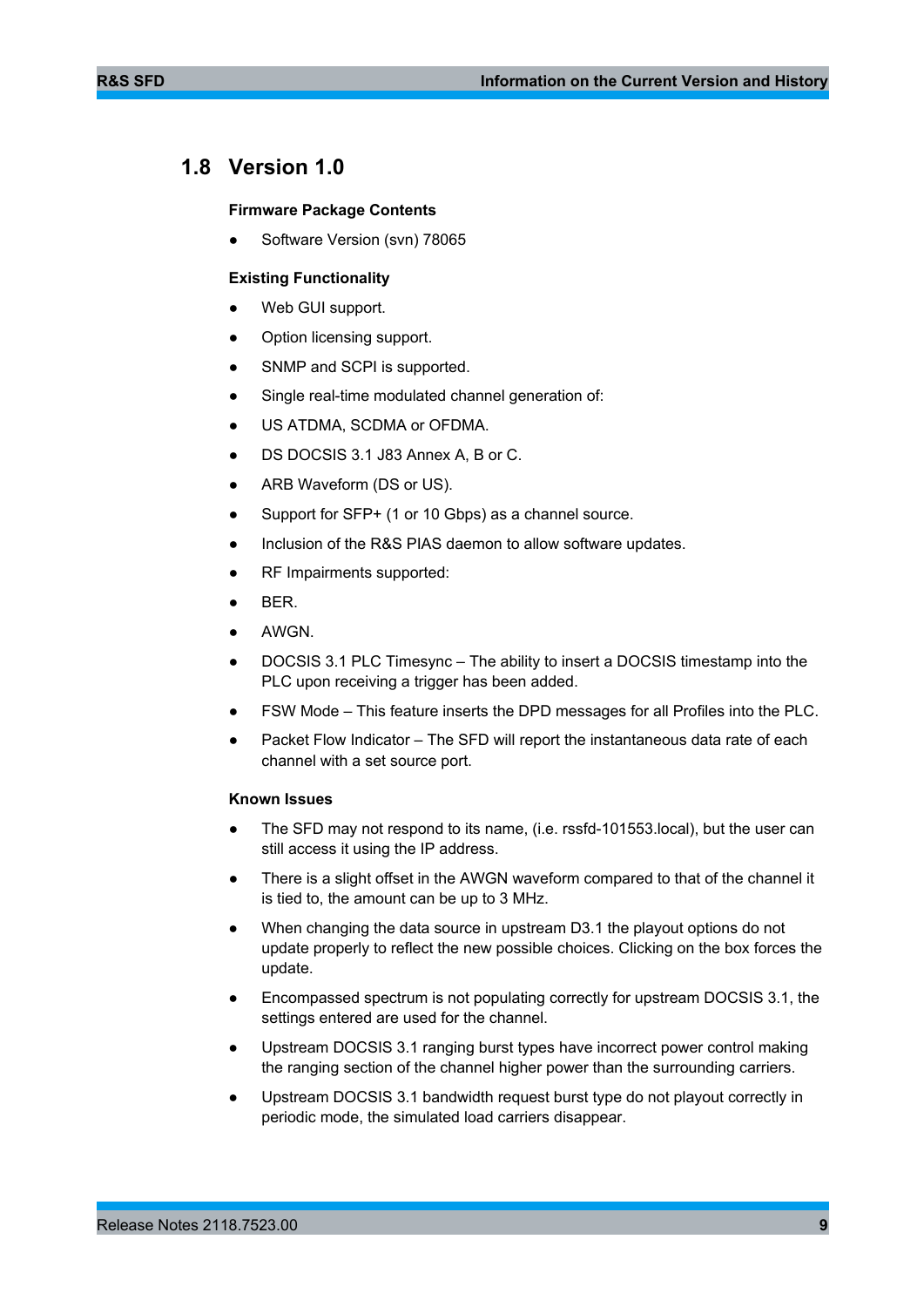- The downstream DOCSIS 3.0 symbol rate shows up as a modified field on first load, but pressing undo reverts it to the current value.
- File upload using SCPI can erase a file by renaming it.
- It is recommended to use Firefox or Chrome to browse the Web GUI.
- Some browser extensions or add-ons, such as Adblock, can cause performance decreases when using the Web GUI. If the Web GUI becomes very slow or unresponsive, try disabling the extension or white-listing the URL used to connect to the SFD.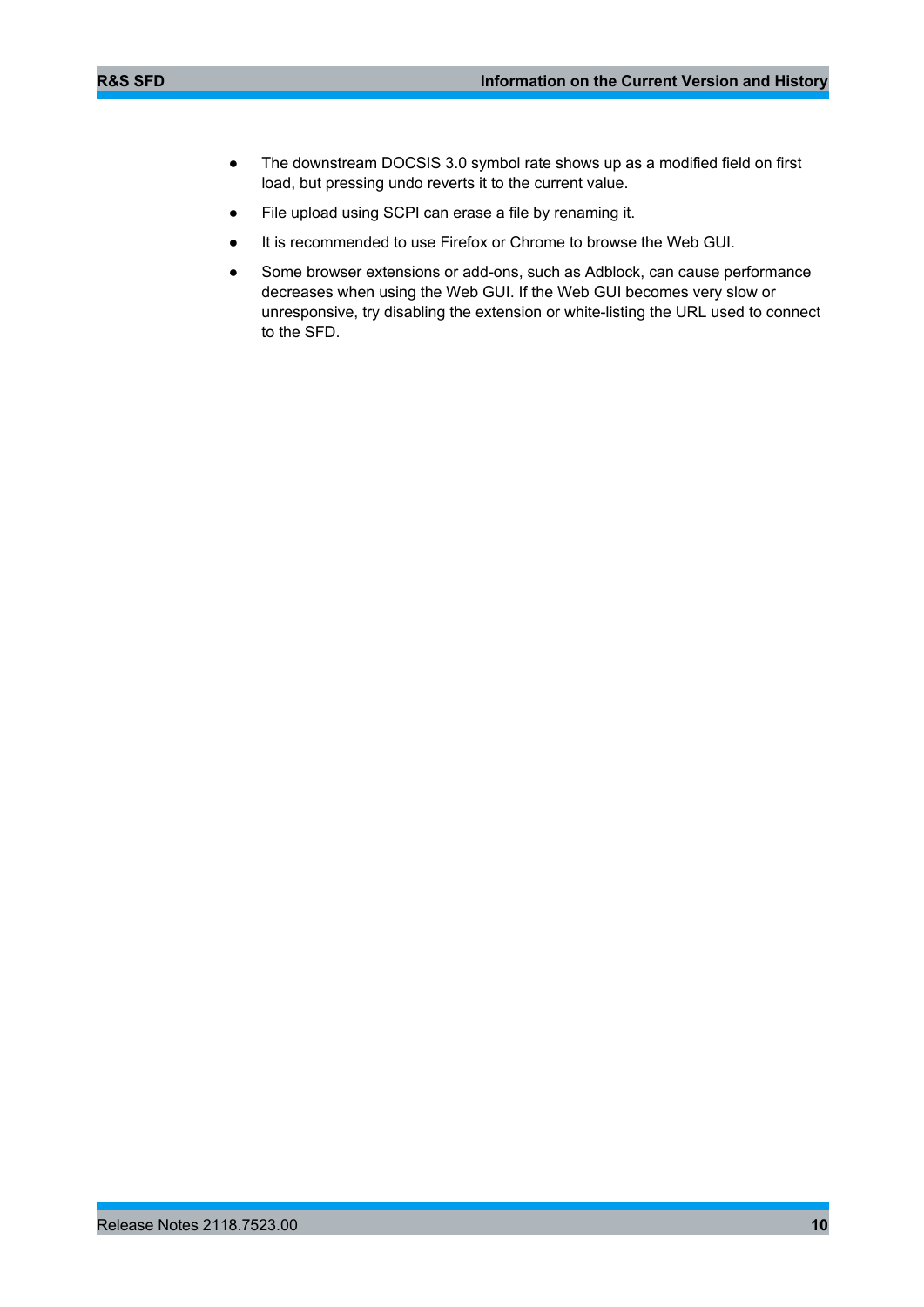## <span id="page-10-0"></span>2 Modifications to the Documentation

<span id="page-10-1"></span>Modification of the user documentation from previous versions are detailed below.

### **2.1 User Manual Version 07**

- Updated text in sections: 1.3.2 RF impairments, 1.3.4 SFD License Upgrade, 2.1.3 Device Mode.
- Added Sections: 1.1.3 Extended SC-QAM Spectrum DOCSIS 3.0, 2.3 Downstream DOCSIS 3.0 ESS Settings.
- Made changes to some modulator SCPI commands to add a <channel> element.
- <span id="page-10-2"></span>● ESS mode added to specification table in Section 6.

### **2.2 Getting Started Version 03**

Safety section updated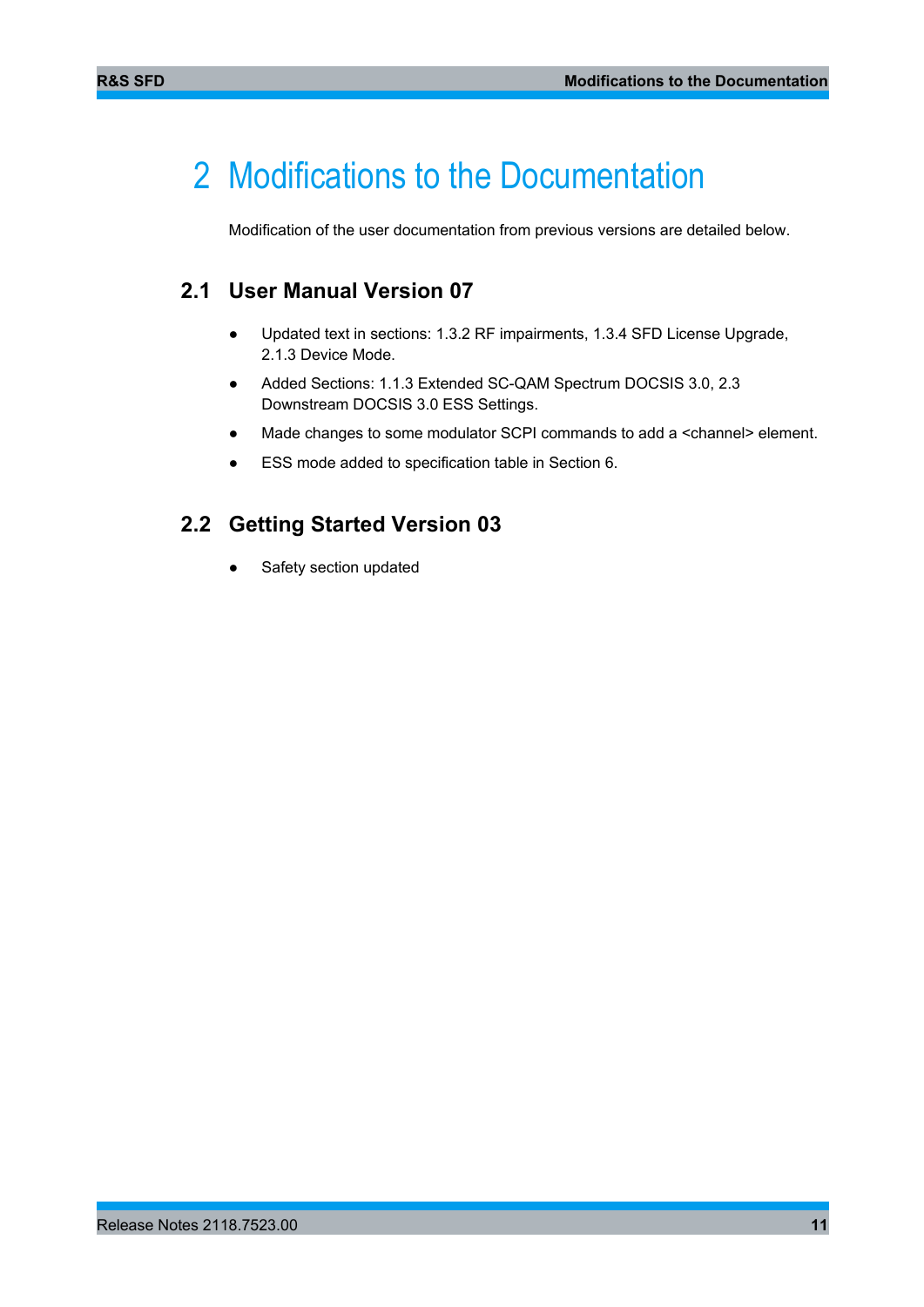## <span id="page-11-0"></span>3 Firmware Update

## **NOTICE**

This update contains a boot loader update. Do not power the unit off or unplug it while this upgrade is in progress. This upgrade will not perform the boot loader update unless required. The upgrade is complete when the SFD front panel Power & Status LEDs turn green and all other LEDs are off.

### <span id="page-11-1"></span>**3.1 Updating the Firmware**

The firmware update consists of one file. The version number in the file name varies with each update (symbolized by placeholder x).

● *SFD\_Setup\_FW\_xxxx.exe*

Perform the update on a computer under control of the Windows operating system.

- 1. Make sure that the computer and the R&S SFD are connected by LAN.
- 2. Switch on the R&S SFD.
- 3. Wait until the R&S SFD firmware has booted and the application has started.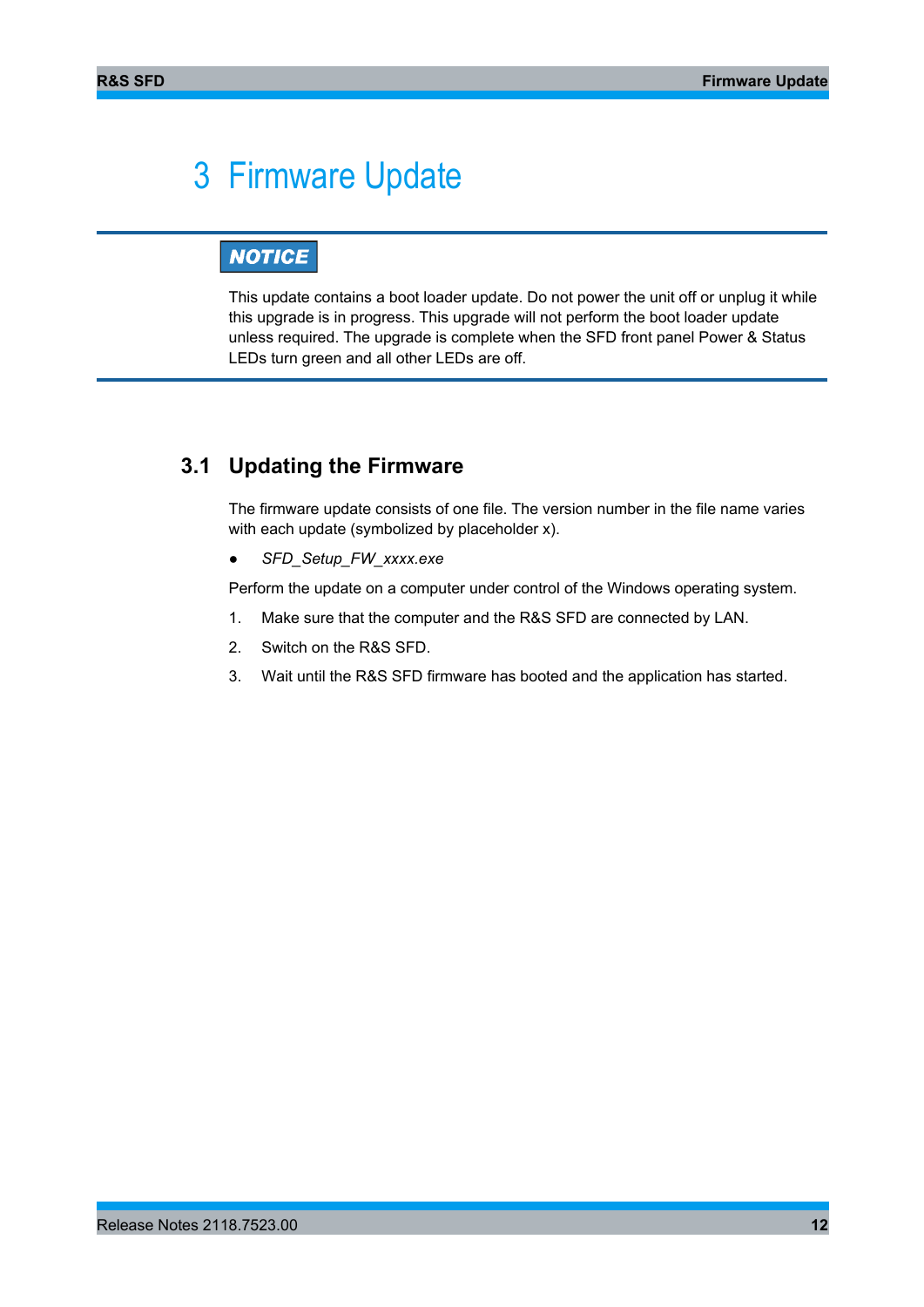4. On the computer, execute *SFD\_Setup\_FW\_xxxx.exe*. The "R&S Software Distributor" is displayed. Only "Remote Installation" is available.

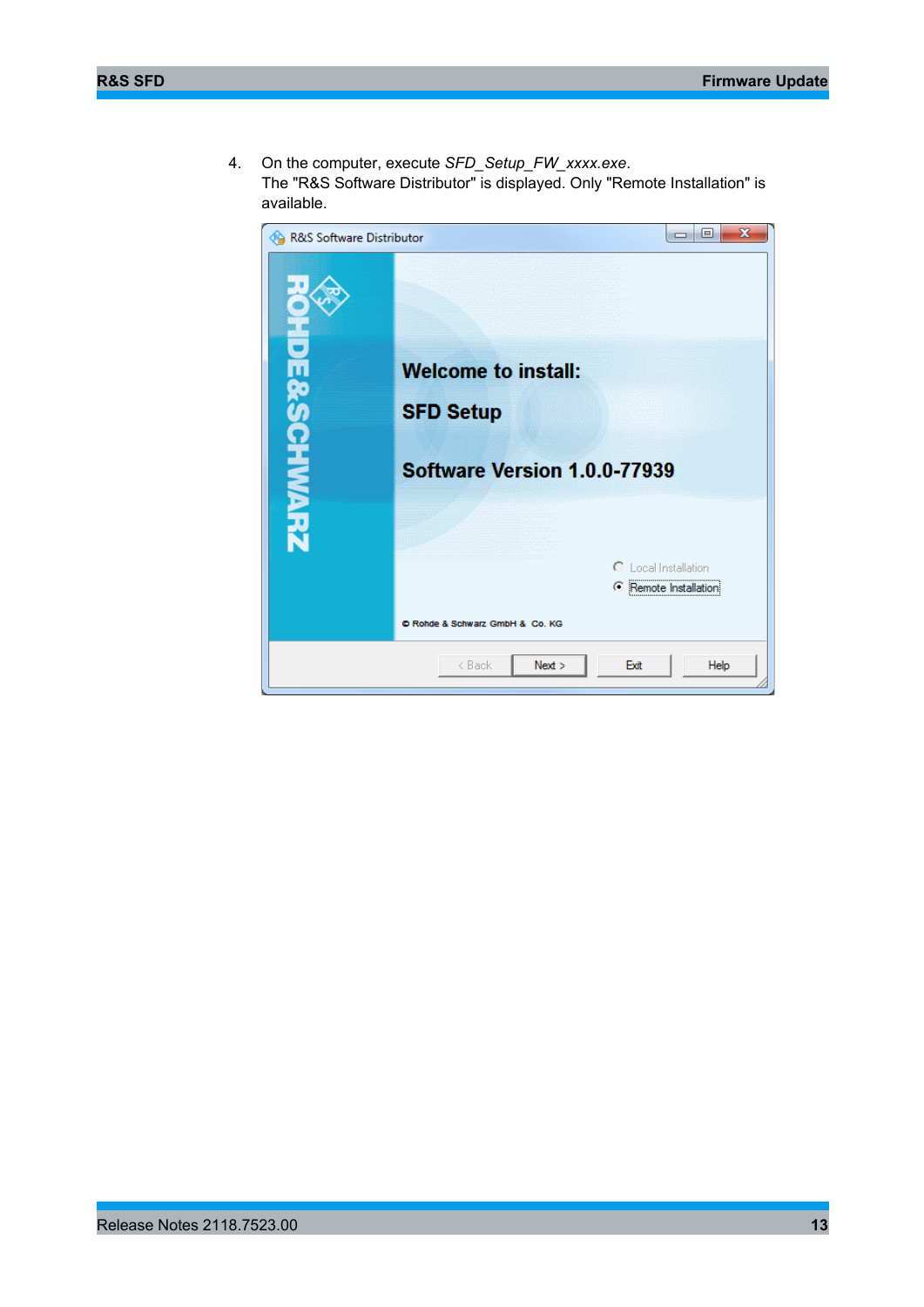5. Click "Next>".

By default, "Step 8" is selected. Do not change the selection.

| R&S Software Distributor                                                                                                                                  | $\overline{\mathbf{x}}$<br>$=$ $\Box$ |
|-----------------------------------------------------------------------------------------------------------------------------------------------------------|---------------------------------------|
| <b>Packages</b><br>Please select your packages to install                                                                                                 | <b>ROMDE&amp;SCHWARZ</b>              |
| SFD Setup (Software Version 1.0.0-77939)<br>— Step 1<br>$-$ Step 2<br>$-$ Step 3<br>$-$ Step 4<br>$-$ Step 5<br>$-$ Step 6<br>$-$ Step 7<br>$\Box$ Step 8 | <b>Info</b><br>Options                |
| ,<br>< Back<br>Next<br>$\begin{array}{c c}\n\hline\n\end{array}$                                                                                          | Exit<br>Help                          |

6. Click "Next>".

All detected R&S SFDs are displayed.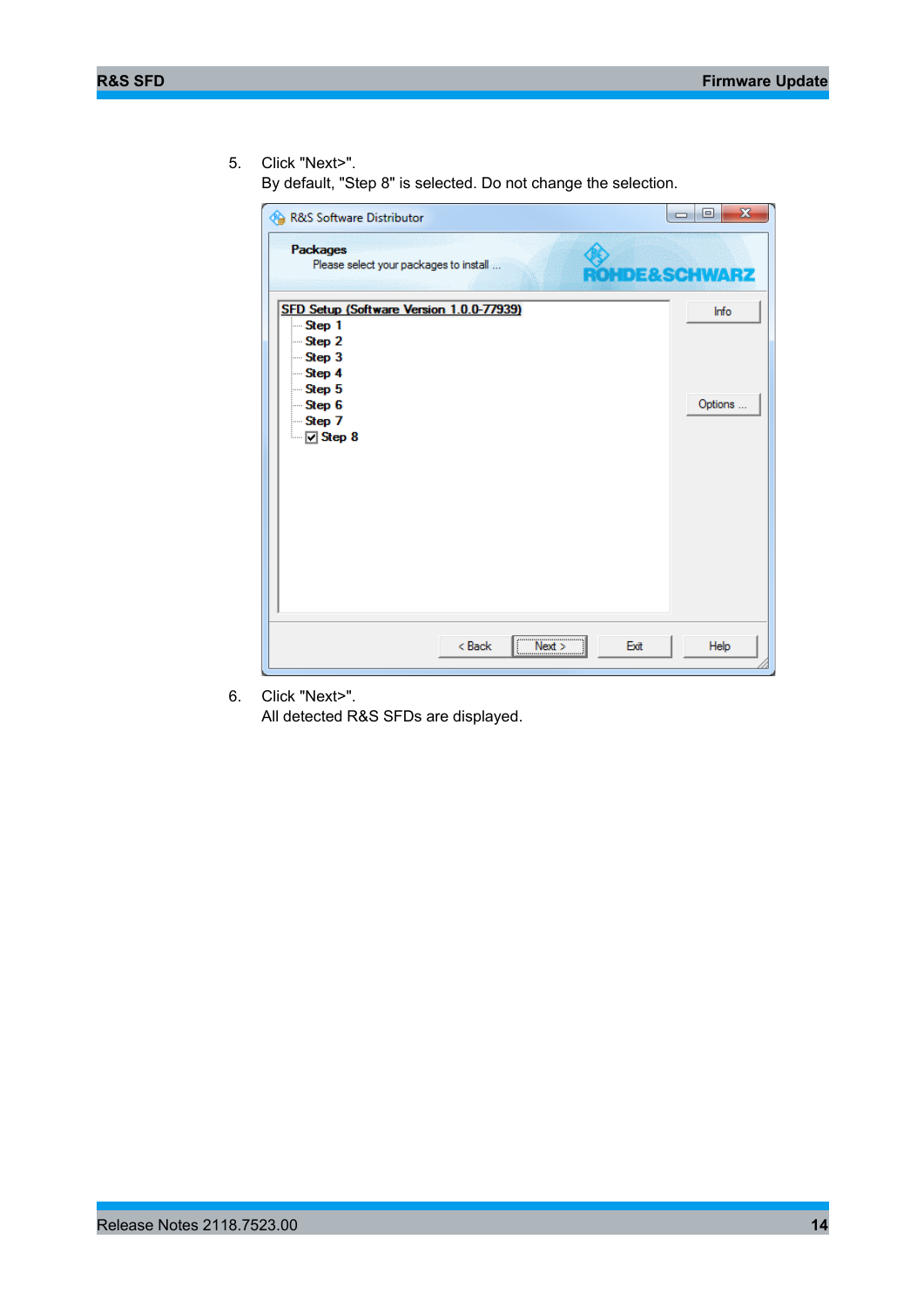7. Select the R&S SFD(s) you want to update. **Note:** You can update several R&S SFDs simultaneously.

| <b>Device List</b>      | Please select your target devices |                        |                            | <b>OHDE&amp;SCHWARZ</b>                                                                |
|-------------------------|-----------------------------------|------------------------|----------------------------|----------------------------------------------------------------------------------------|
| Device<br>$\square$ SFD | Serial No.<br>101422<br>Ш         | Version<br>1.0.0-77939 | Status<br>remote connected | Scan<br>verbose<br>Rescan<br>Report<br>Options<br>Device Group:<br><b>DEFAULT</b><br>þ |
| One R&S Device found.   |                                   |                        |                            | Send Log                                                                               |
|                         |                                   | $Back$                 | Install                    | Exit<br>Help                                                                           |

- 8. If no R&S SFD is automatically detected, expand the search:
	- a) Click "Options".
	- b) Click "Add URL".
	- c) Enter one or several R&S SFD URL(s), e.g. 192.168.10.1, to be included in the search.
	- d) To save the search address(es), click "Save Options". If you do not save the options, the added search addresses are only used for the current installation.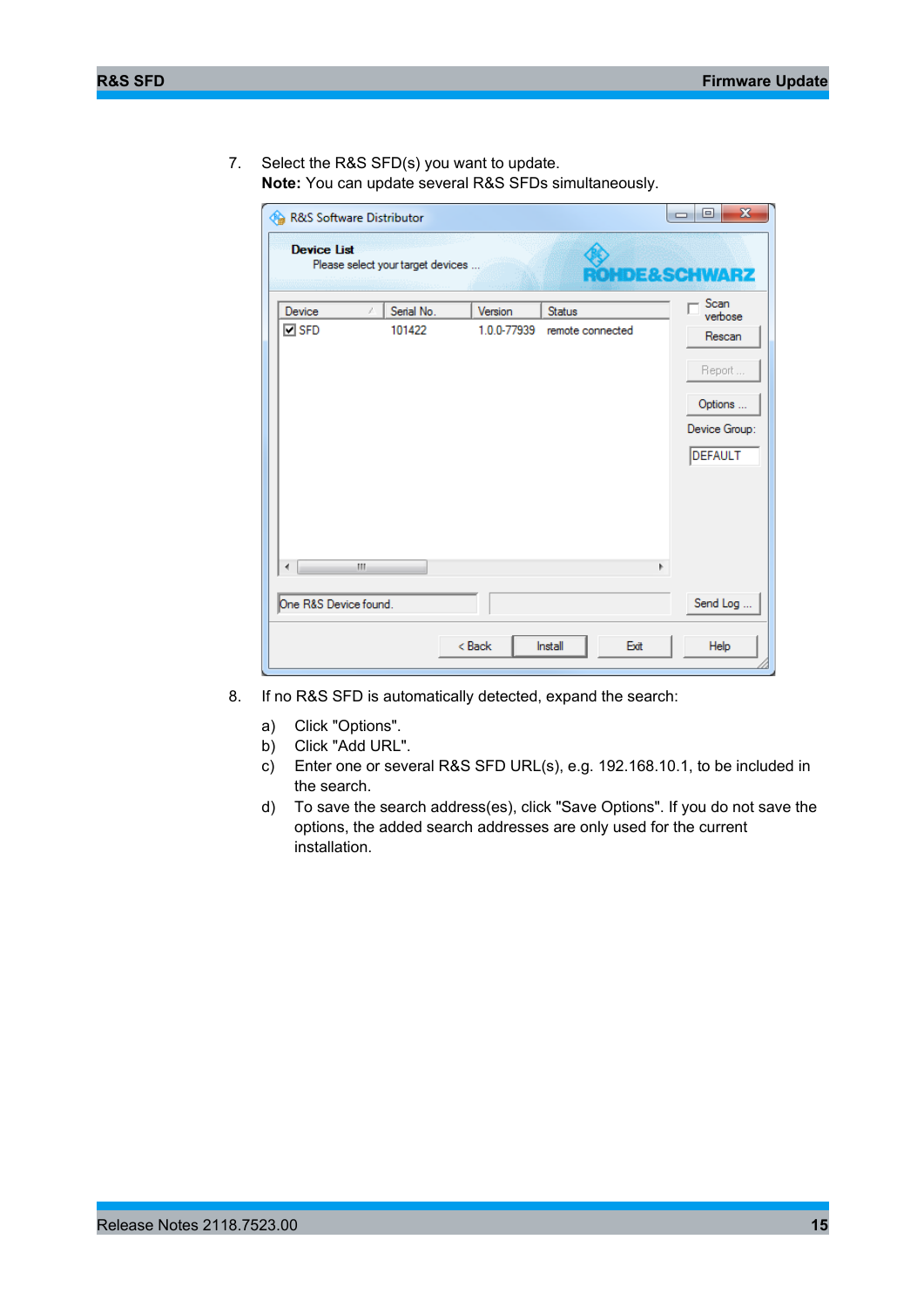9. Click "Install".

The installation process itself is self-explanatory and may take up to 10 minutes. After the installation, the "Status" is changed to "Ready".

| R&S Software Distributor |    |                                   |             |                                  | $\mathbf{x}$<br>▣<br>$\equiv$ |
|--------------------------|----|-----------------------------------|-------------|----------------------------------|-------------------------------|
| <b>Device List</b>       |    | Please select your target devices |             | <b>ROMDE&amp;SCHWARZ</b>         |                               |
| Device                   | z. | Serial No.                        | Version     | Status                           | Scan<br>verbose               |
| $\square$ SFD            |    | 101422                            | 1.0.0-77939 | Ready: see report for deta       | Rescan                        |
|                          |    |                                   |             |                                  | Report                        |
|                          |    |                                   |             |                                  | Options                       |
|                          |    |                                   |             |                                  | Device Group:                 |
|                          |    |                                   |             |                                  | <b>DEFAULT</b>                |
|                          |    |                                   |             |                                  |                               |
|                          | m. |                                   |             | Þ                                |                               |
| One R&S Device found.    |    |                                   |             |                                  | Send Log                      |
|                          |    |                                   | $Back$      | Exit<br>Install<br>$\frac{1}{2}$ | Help                          |

10. Click "Report" to view the installation report. If the installation was successful, no errors are displayed (see example below).

| Report                                                                                                                                                                                                                                                                                           | $\blacksquare$ | х |
|--------------------------------------------------------------------------------------------------------------------------------------------------------------------------------------------------------------------------------------------------------------------------------------------------|----------------|---|
| Installation result for device: SFD, 2118.7400.02/101422, 1.0.0-77939                                                                                                                                                                                                                            |                |   |
| Data file: Step 1 was installed.<br>Executable: Step 2 was installed.<br>Data file: Step 3 was installed.<br>Executable: Step 4 was installed.<br>Executable: Step 5 was installed.<br>Firmware: Step 6 was installed.<br>Executable: Step 7 was installed.<br>Executable: Step 8 was installed. |                |   |
| ш                                                                                                                                                                                                                                                                                                |                |   |
|                                                                                                                                                                                                                                                                                                  |                |   |

- 11. Close the report and click "Exit".
- 12. Power cycle the R&S SFD with the switch on the back to complete the update.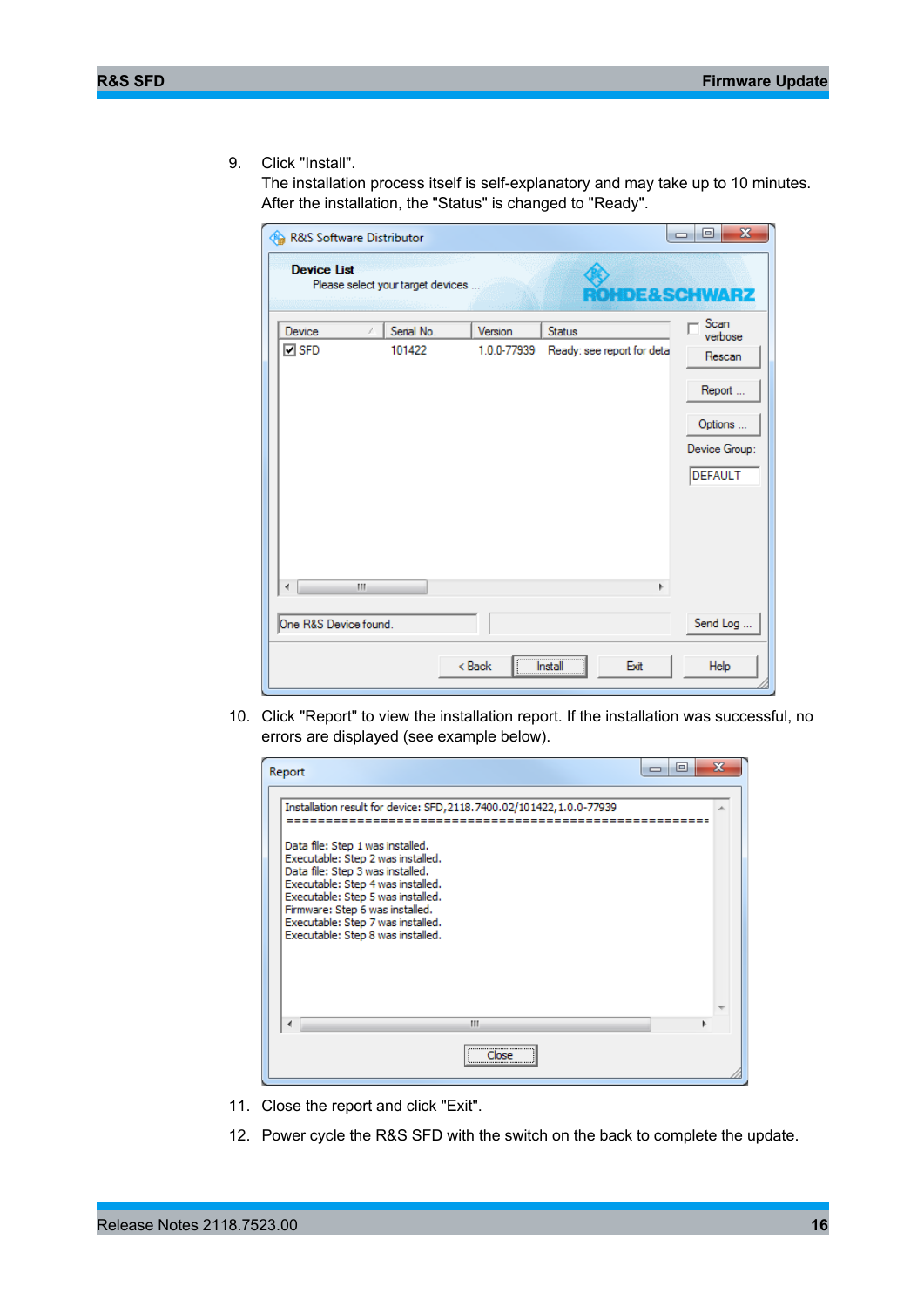## <span id="page-16-0"></span>4 License Installation

## <span id="page-16-1"></span>**4.1 License Installation for R&S SFD Functionality**

Users are able to upgrade the R&S SFD functionality by entering option keys. Please contact your distributor to arrange purchase and delivery of new features. Once you have the option key, simply upload the license file to add each feature. Alternatively a key can be entered manually in the Install License Key field and added by clicking on the Install button.

After verification the unit will reset and display the currently licensed features. After verification the unit will display the currently licensed features as "Available". Removal of option keys is also supported, by adding a "removal" key.

| ◈<br><b>ROHDE&amp;SCHWARZ</b>                                  |                                                                                       |                    | <b>DOCSIS Signal Generator</b> |               |             |  |
|----------------------------------------------------------------|---------------------------------------------------------------------------------------|--------------------|--------------------------------|---------------|-------------|--|
| <b>RF Path</b><br><b>Downstrear</b>                            |                                                                                       |                    | <b>Licences</b>                |               |             |  |
| <b>TX Mode</b><br><b>OFF</b><br><b>Cmd Mode</b><br><b>SNMP</b> | <b>Device ID</b><br><b>Serial Number</b>                                              | 2118.6956.02<br>10 |                                |               |             |  |
| <b>Take Control</b>                                            | <b>Install Licence Key</b>                                                            |                    | Install                        |               |             |  |
| Home                                                           | <b>R&amp;S Type</b>                                                                   |                    | <b>Status</b>                  |               |             |  |
| Downstream                                                     | K200 - Downstream                                                                     |                    | Unavailable                    |               |             |  |
|                                                                | K300 - Upstream                                                                       |                    | Unavailable                    |               |             |  |
| Upstream                                                       | K1050 - Impairments                                                                   |                    | Unavailable                    |               |             |  |
| Impairments                                                    | K3018 - Extended                                                                      |                    | Unavailable                    |               |             |  |
| <b>Timing</b>                                                  | Encrypted waveform                                                                    |                    | Unavailable                    |               |             |  |
| <b>Network</b>                                                 | Encrypted waveform                                                                    |                    | Unavailable                    |               |             |  |
| <b>User Files</b>                                              |                                                                                       |                    |                                |               |             |  |
| Licences                                                       | Licence Upload (Method: html5)                                                        |                    |                                |               |             |  |
| <b>Error Queue</b>                                             |                                                                                       |                    |                                |               |             |  |
| Help<br>About                                                  | <b>Select files</b><br>÷<br>Add files to the upload queue and click the start button. |                    |                                |               |             |  |
| Preset                                                         | <b>Filename</b>                                                                       |                    |                                | <b>Status</b> | <b>Size</b> |  |
|                                                                |                                                                                       |                    | Drag files here.               |               |             |  |
|                                                                |                                                                                       |                    |                                |               | o kb<br>0%  |  |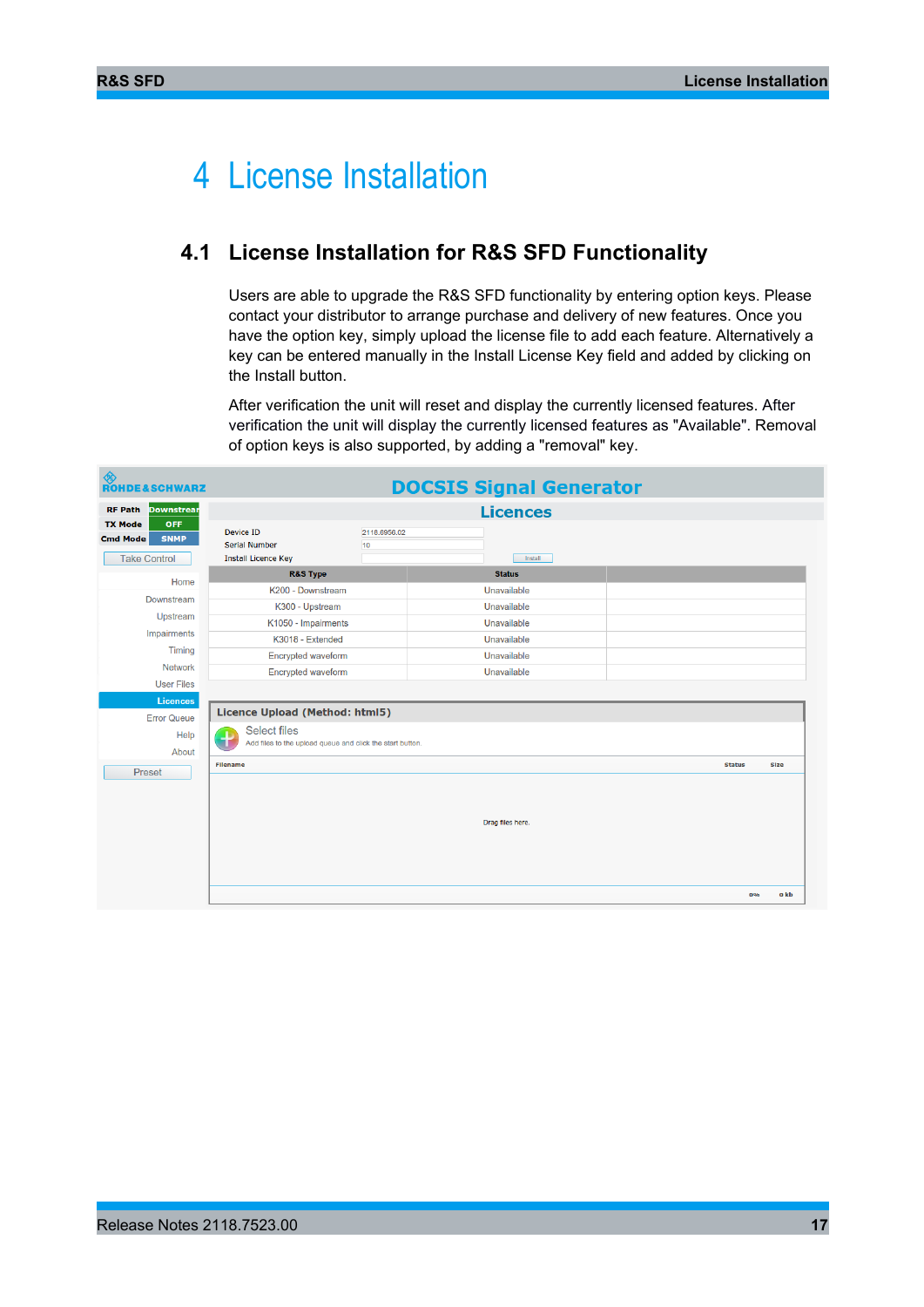Α

F

### <span id="page-17-0"></span>**4.2 License Installation for Encrypted Waveforms**

The encrypted waveform functionality provides the ability to play waveform files that are encrypted. Libraries of these files are available for purchase. To use these files, a license file is provided. This license file must be uploaded to the R&S SFD (see ["Uploading a New License File"](#page-18-0)).

Unencrypted waveforms are not affected by the encrypted waveform functionality. They look and function unchanged.

Under "Files on device" in the Configurations/ARB screen of the Web GUI, icons indicate if waveforms are encrypted.

| Files on device:                    |
|-------------------------------------|
| A.                                  |
| arb                                 |
| j83b                                |
| j83c                                |
| $d$ vbc                             |
| Annex C 64 QAM_encrypted.wv         |
| $\Box$ Annex B 256 QAM encrypted.wv |
| /Factory                            |
|                                     |

The locked icon indicates that the waveform is encrypted, and the R&S SFD does not have the license file necessary to decrypt it.

The unlocked icon indicates that the waveform is encrypted but the R&S SFD does have the license file necessary to decrypt it.

The locked/unlocked icons are also displayed in the "Select a file" pop-up window on the Block Settings screen if the AWG file field is selected. If the file is unlocked, you can select it to be loaded. If it is locked, it cannot be loaded.

| Select a file                                                                                                                                                                                                                                                                                      |                | $\infty$ |
|----------------------------------------------------------------------------------------------------------------------------------------------------------------------------------------------------------------------------------------------------------------------------------------------------|----------------|----------|
| $\blacksquare$<br>$\boldsymbol{A}$<br>arb<br>j83b<br>j83c<br>dvbc<br>Annex C 64 QAM_encrypted.wv<br>Annex B 256 QAM_encrypted.wv<br>Factory<br>$\mathcal{A}$<br>cfg<br>waveform<br>A<br>NTSC.WV<br>Annex B 256 QAM.wv<br>PAL7.wv<br>PAL8.wv<br>ISDB-T.wv<br>Annex C 64 QAM.wv<br>Annex B 64 OAM.wv |                | Ξ<br>▼   |
|                                                                                                                                                                                                                                                                                                    | <b>Refresh</b> | Ok       |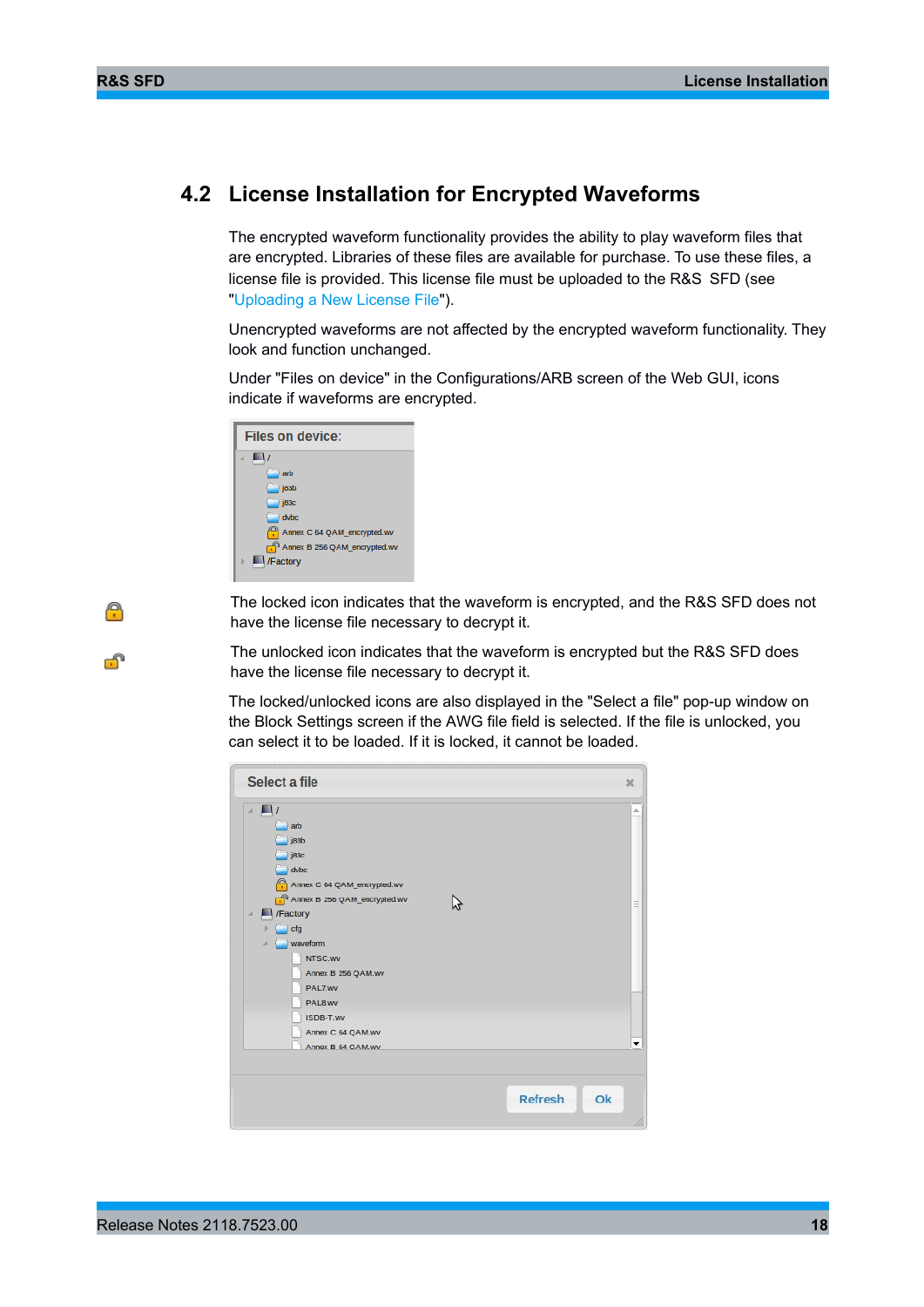A license file is required in order to decrypt the encrypted waveforms. Once a license file is supplied, it can be uploaded on the Unit Status screen of the Web GUI.

At the bottom of the Unit Status screen is a field called "Licence Options" and a file upload box called "Licence Upload". The "Licence Options" field shows the current licensing options that are available on the R&S SFD. If no licenses are uploaded, it displays "No Licence Files Uploaded".

#### <span id="page-18-0"></span>**Uploading a New License File**

- 1. Take control of the R&S SFD in the Web GUI.
- 2. Navigate to the Licenses screen.
- 3. At the bottom of the "Licence Upload" box, click "Add Files", or drag the license file into the "Licence Upload" box.
- 4. At the bottom of the "Licence Upload" box, click "Start Upload".

The file is uploaded to the R&S SFD. When the upload is completed, the new license option is added to the "Licence Options" field. All encrypted waveforms corresponding to the license option are available to be used.